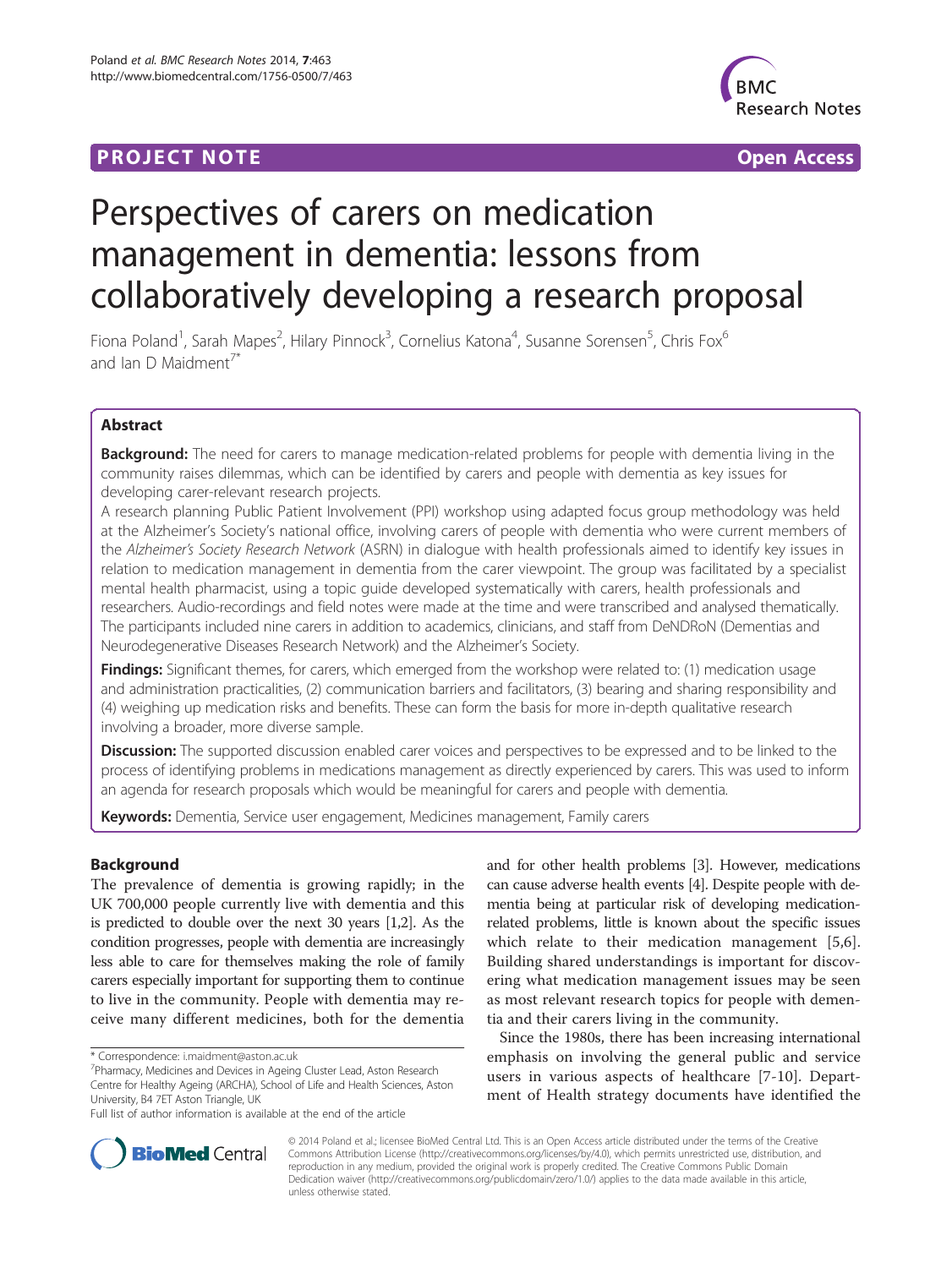involvement of service users and the public as crucial in all aspects of research [\[11](#page-8-0)]. Both the defining of topic and target population as well as appropriate and acceptable design approaches provide key opportunities for such involvement [[12](#page-8-0)]. In dementia, as carers have a central role in medication management, they would need to be involved in designing any study. We therefore involved carers in identifying priorities for, and discussing the feasibility of a research project, focusing on the real-world experiences and needs of people with dementia and their carers.

The Alzheimer's Society set up a volunteer group in 2000 to advise on its research funding programme, to ensure its greater relevance to people with dementia and their carers. Roles for volunteers include setting research priorities and scoring research applications for likely importance of outcome [[13\]](#page-8-0). By 2011, the network had become central to Alzheimer's Society's research management, renamed Alzheimer's Society Research Network (ASRN used for consistency in this paper) with 180 active members. Membership is restricted to people with dementia, carers and former carers for people with dementia. To promote the development of higher quality research projects in areas prioritised by the network, Alzheimer's Society collaborated with the National Institute for Health Research (NIHR) Dementias and NeuroDegenerative Diseases Research Network (DeNDRoN) to organise an intensive workshop using modified focus group methods. Focus groups are frequently used in exploratory research, when little is known about the topic [\[14](#page-8-0)] and the group format may also facilitate the discussion of difficult and challenging experiences [[15](#page-8-0)].

The developmental workshop on Medication Management in Dementia described here was initially proposed at a DeNDRoN Dementia Clinical Studies Group meeting. The lay members clearly articulated the particular importance of examining practice and communications around managing medication for the person with dementia including the practical problems involved. The workshop aimed to encourage a direct pharmacist-researcher-carer consideration of the dilemmas represented by carer members' attempts to deal with medication issues, resonating with previous pharmacist investigations on the complexities raised [[16](#page-9-0)]. The paper aims primarily to describe the PPI process which was intended to inform and validate the development of a future research proposal which could be well-informed by carers' perspectives.

## Method

#### Workshop aim

A research planning PPI workshop using an adapted focus group methodology was held. The aim of the workshop was to develop an understanding of issues for a potential research study through identifying the carer's views gained from experiences of medication management in dementia.

Carer priorities, perceived benefits and side-effects of medication, issues for adherence, prescribing and dispensing, medication reviews, communication with healthcare professionals and any relevant ethical issues were explored. Understandings developed were then used to inform the design of a research proposal to develop systems to improve medication management for people with dementia. Reported thematic outcomes from workshop discussions were treated as part of this development process, posing questions to be explored in future research, but not being claimed to be established research findings. As this was not in itself a research project, it is therefore not reported using Consolidated Criteria for Reporting Qualitative Research (COREC) standards.

#### Setting up and running the workshop group

In February 2011 an extended, supported workshop (two sessions of two hours each) was conducted with carers or ex-carers of people with dementia from ASRN who had received training about research processes and methodologies. Potential participants, who were members of the ASRN with experience of managing medication, were identified in two ways. First, we purposively identified ASRN members, who might have something specific to contribute to the theme based on their particular circumstances and previous discussions with them. Second, the whole membership was informed about the planned group in the general monthly mailing and those interested in participating were invited to contact the Alzheimer's Society Research Office. Any members who contacted the Research Office were informed about the aims and objectives of the group. Based on these discussions, potential participants, purposively selected on the basis of specific criteria namely experience of medication management in dementia either as a carer or a person with dementia, were invited to attend the group (see Table 1 for details of the purposive sample of ASRN members who attended).

The group was facilitated by the mental health pharmacist (IM) supported by the qualitative researcher (FP) and the GP (HP); the Head of Research at Alzheimer's Society (SS), the DeNDRoN Patient Public Involvement Officer, two administrators from DeNDRoN and a community pharmacist (SM) were also present. A topic guide was developed with the health professionals, researchers and the carers to ensure the systemic inclusion of carer voices (see [Appendix 1\)](#page-5-0).

An outline of the proposed exploratory workshop and the overall aim was sent to the local NHS Research Ethics

|  | Table 1 Characteristics of carer workshop participants |  |  |  |  |  |
|--|--------------------------------------------------------|--|--|--|--|--|
|--|--------------------------------------------------------|--|--|--|--|--|

| Number of carers from the ASRN |                         |
|--------------------------------|-------------------------|
| Number of female carers        |                         |
| Ethnicity                      | White British $(n = 9)$ |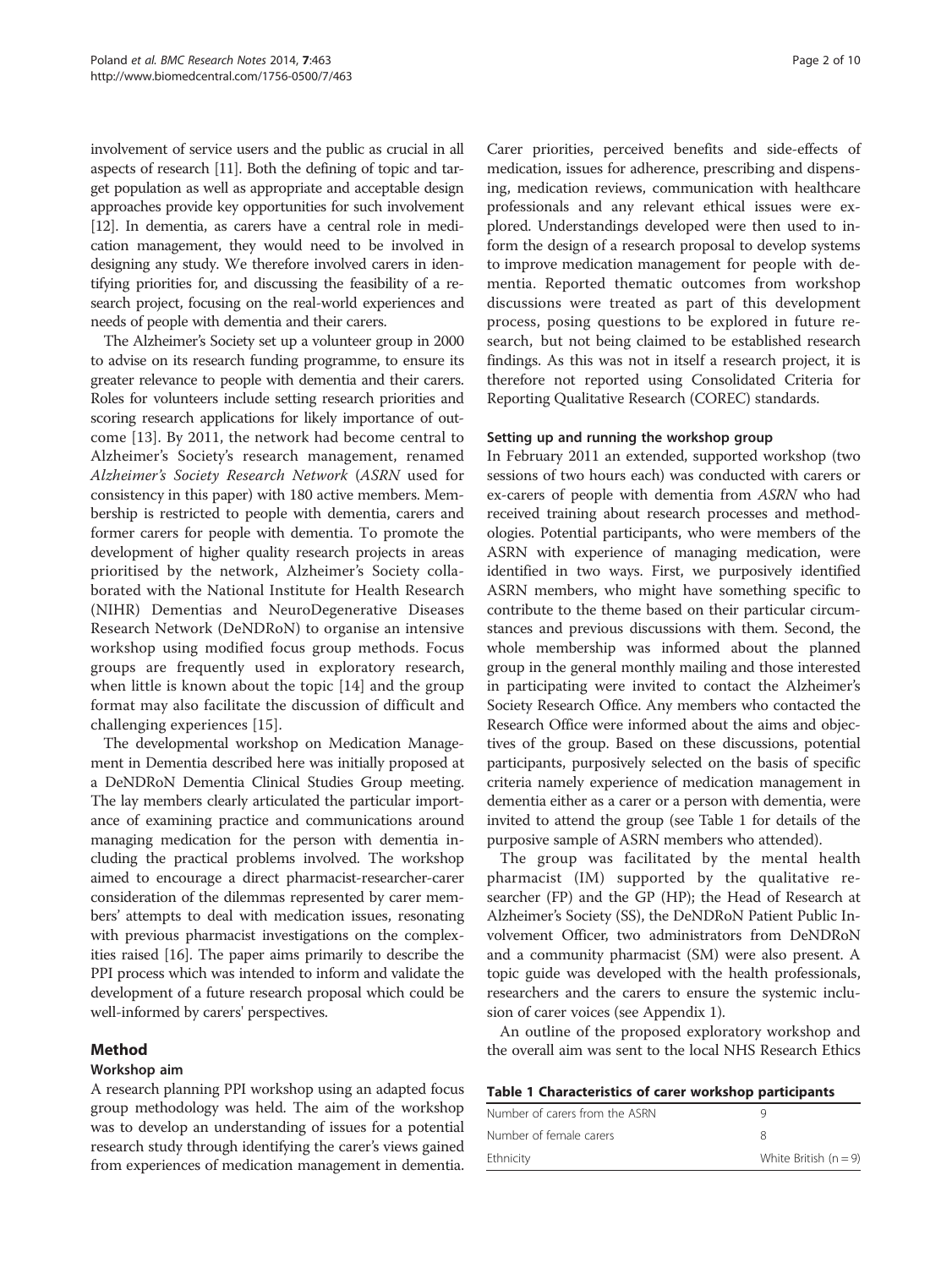Committee. On reviewing the outline, the committee concluded that ethical approval was not required. The focus group discussion was audio-recorded by a DeN-DRoN administrative team member, transcribed by an experienced transcriber and supplemented by observation field notes by FP and SM. Participants gave consent for the recording by completing the Alzheimers Society's Audio Consent Form.

## Analysis

The approach to analysis was informed by the need to ensure that the detailed perspectives participants were bringing to this PPI process were systematically identified and that the PPI process itself could be fully appreciated. A combination of thematic and narrative analysis itself was therefore used.

Thematic analysis was used to derive meaning units and themes from the transcripts, to summarise key features of the data, contextualising these within the wider data set [[17\]](#page-9-0). The transcripts were analysed by initial codes developed by SM and FP; SM and FP initially independently coded the transcripts and then jointly discussed how they should be used to further develop themes.

The thematic analysts met repeatedly to review and agree emergent themes and to check that all relevant themes had been identified. The overall themes were validated with a third member of the team (IM) before being circulated for further review and agreement to all authors. Any differences were discussed with reference to the whole dataset. An element of narrative analysis was also used to demonstrate how themes were developed through the group's conversation, again locating individual contributions within the whole dataset. This meant indicating those points which were firmly endorsed by a majority of carers, noting that some voices were stronger over the day and closely attending to and comparing the contributions of the less vocal.

#### Findings

Four key themes that reflected the issues raised at the DeNDRoN Dementia Clinical Studies Group meeting by carers and prompted the convening of the workshop, were identified:

- Medication use and administration practicalities
- Communication barriers and facilitators
- Bearing and sharing responsibility
- Weighing up medication risks and benefits

#### 1. Medication Use and Administration practicalities

The group opened with a prepared account of one carer's difficulties with medication for constipation, including a demonstration of how quickly the laxative Fybogel® sets in the glass; much too quickly to be

ingested by a person with dementia. This brought a consistent response from carers corroborating and elaborating the account. A sustained focus was brought to bear on the many practical implications of dealing with the appropriate use of medication for something that might be considered as a 'minor' problem (constipation) but which could entail severe emotional and physical distress for both person with dementia and carer:

P3 (Carer) I...never talked about (it).... it developed to such a point when my mother was actually packed with faeces….and it didn't matter what I gave her in terms of what they tell you in the fact sheets.

She related her own shock, shared by her listeners, of being abruptly told by a visiting nurse to deal with the unresolved problems by manually evacuating her mother's bowels. She felt this contradicted many aspects of their previously shared relationship. This highlighted a particular and repeated feature of carers' accounts of practical issues in medications management: the marked emotional weight such issues and corresponding responses from health professionals often carried for them.

Other carers reinforced their sense of despair in trying to communicate medication-related dilemmas:

## P7 (Carer): I would say to them, say no if you can't do this, but I am desperate.

The sensed lack of practical support from health and social care teams in dealing with medications issues was often stark. One carer (P6) with lengthy experience herself in social care reported, that her careful instructions to paid carers were ignored leaving her "so bloody annoyed".

Several carers in the group defined professionals as necessarily removed from the practical consequences they dealt with at close quarters, as P2 (Carer) observed:

Don't forget that the clinician and pharmacist can have little or no understanding of the practicalities.

For the experienced professionals in the group such emotion linked discussions made it very apparent how distant they were from the practicalities and realities of carers and people they cared for. P15 (Pharmacist researcher) described himself as "shocked by seeing and hearing this" and, never having seen how Fybogel® was made up, said that it "really looks revolting".

Thus an apparently trivial and widely-used medication, could be seen to raise a host of unforeseen practical issues when having to be negotiated by family carers of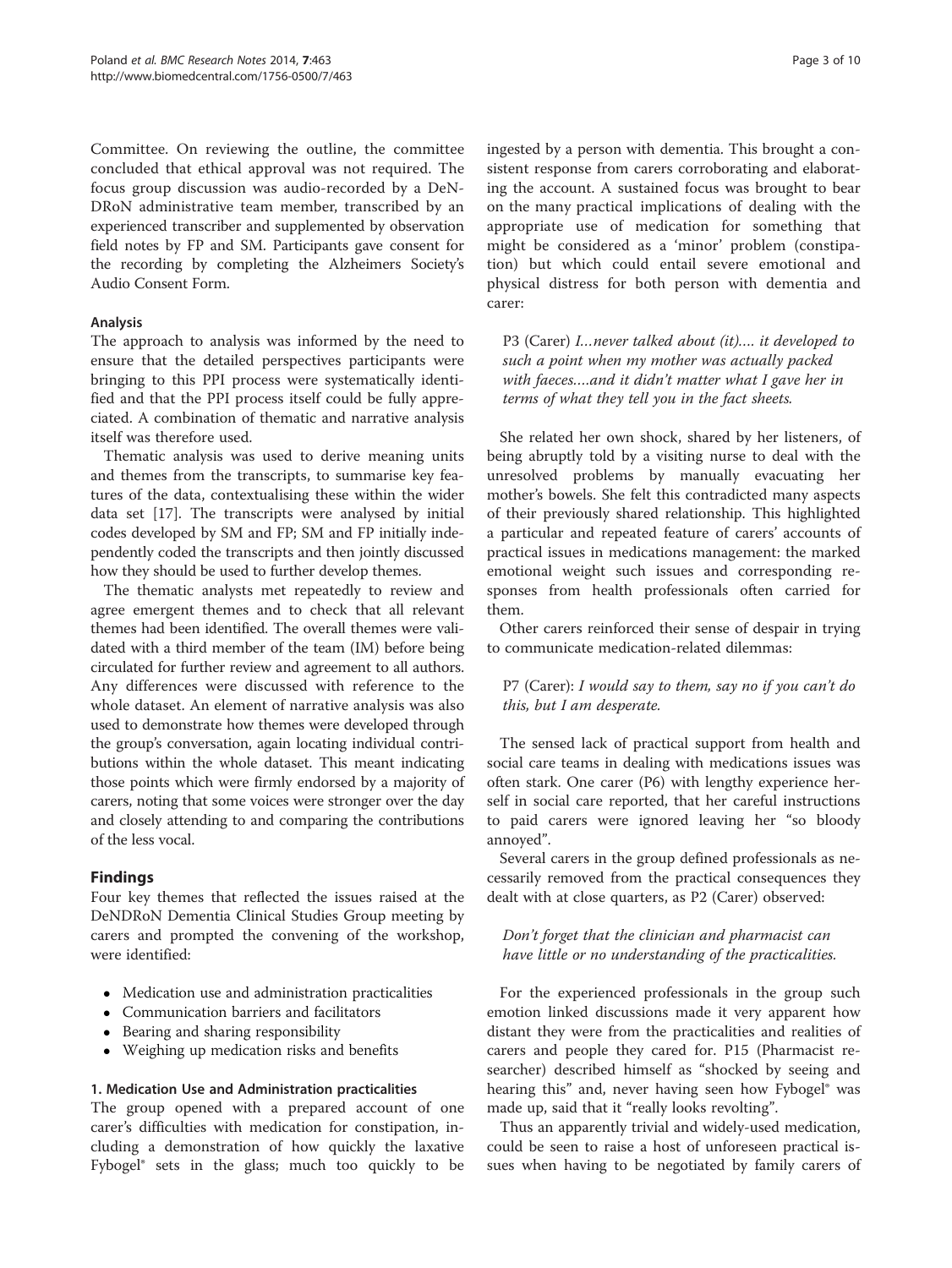people with dementia whose experience and cognitive functioning led to very different needs to be considered.

Carers described how more visible signs and symptoms were easier to look out for and helpful in explaining to someone with dementia, whose cooperation they needed to gain, by saying:

P3 (Carer) this is to make them (your ankles) less puffy so there's something very visible that she (person with dementia) could see…..but for other medications it's more difficult to explain why they need to take it.

These discussions led to concerns about many other types of medication, including those relating to pain relief, hypertension, osteoporosis, diabetes and eye problems. Each could be seen to have particular requirements for how and who should administer these as P12 (Carer) related:

My mother was living alone when she developed the signs and symptoms……I started to be concerned about the prescriptions that she was getting for her eye drops because I knew they had to be administered properly, but who would know?

This raised the issue of whether the carer or the person with dementia controls use of medication in practice, and, relatedly, how the carer can decide whether the person with dementia can no longer safely administer medication. P2 (Carer) described subsequent challenges as "a nightmare" complicated by the unfamiliar terminology used by health professionals and ambiguity about responsibility for monitoring their use:

who monitors as required (PRN medication)... Sometimes you get an agency nurse sent into just to do the drug round or a relative who do you ask whether they think it's PRN and that was one of the things that was caused a lot of my husband's distress…….he actually got it everyday. That's not PRN so there's a lot of ambiguity.

The examples cited here show graphically how the medications management practicalities raised for carers were not specific to drugs for dementia. However, managing the medications for other pathologies was complicated by the need to take into account the changed experience and capabilities of the person with dementia, which can transform the medications-related work that may have fitted almost unnoticed into everyday routines of people when they were not living with dementia. Striking in these accounts, and readily recognisable by the health professionals here, was that such practicalities were not experienced as neutral for carers,

often causing high levels of embarrassment in which their identities and expectations as family members were undermined. All of this created uncertainty and further questions about how they might communicate within the family and with health professionals to gain useful knowledge and regain a sense of control. Barriers and facilitators to such communication are explored in the following theme.

#### 2. Communication barriers and facilitators

Changes in the nature and quality of communication with health professionals could be experienced as pivotal to carers' ability to engage with medication issues initially appearing insuperable:

P3 (Carer) After months I got it absolutely perfectly balanced with a lot of help from the District Nurse…. she went way beyond what she should have done….I will be eternally grateful to her ...

Here, building a supportive relationship with a clinician was seen as an important facilitator to communication, as another carer's (P8) later comments also illustrate:

the most important thing…..…was the fact that she had direct access to this District Nurse which made an absolute difference if you have an access point and you have good communication.

Complex issues of embarrassment about disclosure of their relative's loss of dignity and/or of their own perceived lack of knowledge could entail powerful barriers to communication:

P5 (Alz Soc Researcher) it's the embarrassment factor that …we might actually need something for constipation so should there be prompts.

P3 (carer) thought that men, who were carers, found it especially difficult to discuss personal care issues:

Often men cover up for their wives……

Again a sense of shame and betrayal was graphically demonstrated when carers spelt out what care problems they were dealing with; articulated by some carers as betraying their relation's trust in them to preserve confidentiality:

## P8 (Carer) it was my husband; I felt almost unfaithful exposing him.

However, confidentiality issues could also be caused by professional codes which focused on the person with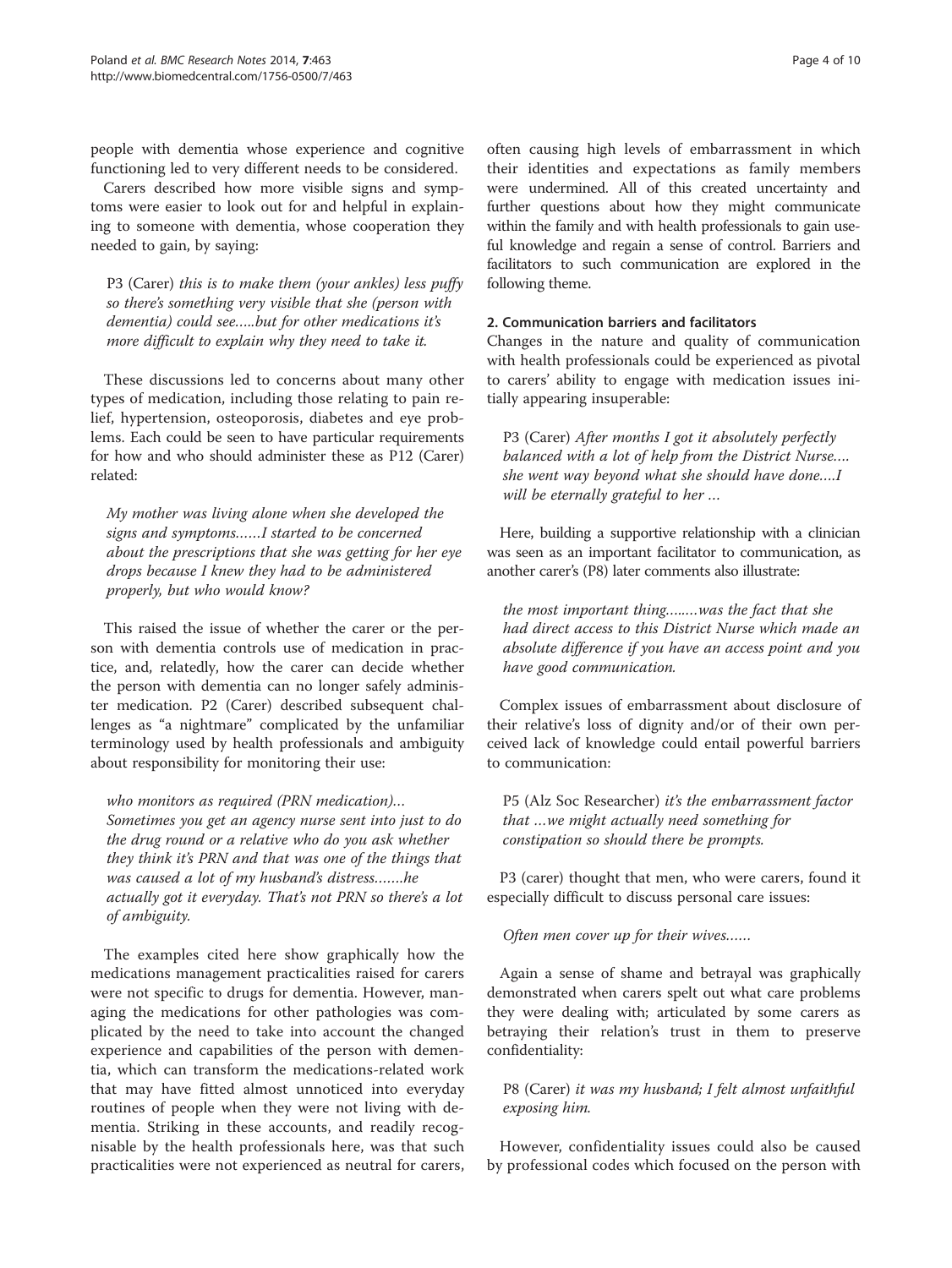dementia and prevented sharing of knowledge with carers, leaving carers feeling in the dark and unsupported:

P11 (Carer) The GP was trying to keep private confidential information, but it was extremely frustrating for us wanting to get some support.

Carer-health professional discussion became particularly animated when elaborating the need for and possibility of medications advice which carers could keep ready to hand, perhaps as a checklist, listing key information, in lay terms, on medications (their effects, side effects and usage instructions etc). All carer participants expressed active agreement with this as a means to be informed and communicated with about medications, as P2 (Carer) suggested:

Some kind of check list…our own simplified version of the BNF (British National Formulary; a textbook designed for clinicians with guidance on medicines management).

However, the issue of indicative labelling on medications packaging demonstrated how barriers to providing simple information or instructions might arise. Health professional participants pointed out that a drug might have more than one use:

## P10 (Pharmacist) quite often there are multiple uses for a single drug.

So it would not always be immediately obvious what labelling would be appropriate. Neither was it necessarily clear when and how such information might need to be given as some professionals and lay members had divergent views on whether such information-giving would improve patient care:

P14 (GP) We don't know yet whether it works because I'm afraid there's no evidence.

P8 (Carer) The pharmacists are saying it would be helpful. P5 (AS staff) said that previous discussions had suggested the potential of a prompt list to encourage people to ask the questions that "perhaps wouldn't come by themselves" and went on to ask how carers and professionals might use or accept such questions. Carers and professionals discussed at length where simplifying such informationseeking and information-giving, particularly for the most common side effects could ease decision-making.

P8 (Carer) Please, a simple prompt list.

Carers offered highly-specific suggestions about how such checklists might be used in nursing homes to assist medication management, for example stuck to the "drug trolley" and also to flag up when action might be needed:

P2 (Carer) before you give the drugs if something occurs ask the GP or go back to the pharmacist …

The impact of the quality of the communication with professionals on carers' decision-making responsibilities is explored next.

#### 3. Bearing and sharing responsibility

Another strong theme was the carers' detailed consideration of medication management as bringing a heavy burden of responsibilities, which they felt might be eased through sharing it with appropriate health professionals. However, as seen in the first two themes, this could not be counted on.

The nature of that burden was closely linked to carers' anxiety about whether they could care well enough:

P8 (Carer) I really do wish you wouldn't ask me how I'm coping because the word coping implies that if I'm not, it's my fault.

They also talked about their additional sense of failed responsibility if they could not manage medications by noticing and responding to changes in the health of the person they care for:

P2 (Carer) it would be neglect and carelessness to carry on giving laxatives when they have diarrhoea.

As well as the requirement to "read" the health care and medication needs of the person they care for, the carer also needed to translate experts' advice:

P13 (Carer) the carer....interprets the advice of the experts.

As individuals' dementia progressed, this increased such difficulties for carers in communicating with them to ascertain their needs, again risking "letting them down":

## P12 (Carer) She had no communication except for the tearful eyes and I thought god (I have) really let you down.

Such comments indicate how, especially in relation to medication, carers cannot be sure they are adequately informed to fulfil such responsibilities. They went on to consider how having clearer information could help them fulfil their responsibilities:

P2 (Carer) One of the things also that us and paid staff need better to do is powers of observation, it's not just a checklist, and notice if somebody's got a rash.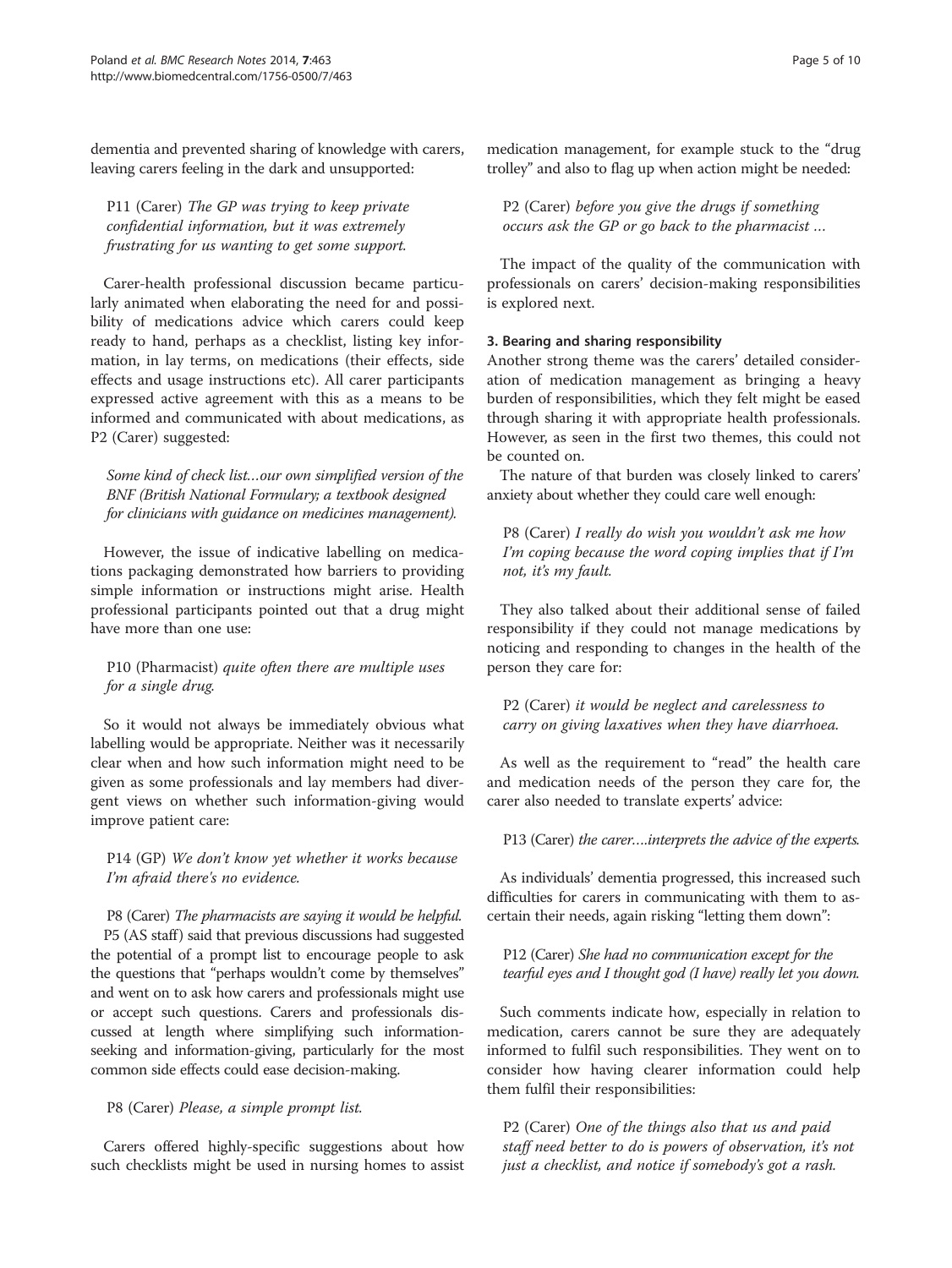<span id="page-5-0"></span>Carers also saw it as part of their role to help empower people with dementia in relation to medication including seeking ways to support the person they cared for retain control of medications:

P12 (Carer) I think she felt a loss of independence when the dementia hit. But not only that but as soon as her own control over her own medication, that she was so used to, was taken out of her hands….so it's giving the autonomy to the patient as far as possible.

The monitored dose medication system, designed to support administration and usage of medication by carers, again attracted opposing views from carers, who found them useful and health care professionals who saw them as "systems abused by care homes" (P15, Pharmacist researcher) and "desperately frustrating" (P14, GP).

Where carers could trust the quality and commitment of their support team they were more likely to share such responsibilities with them. However, a striking observation, especially in this pharmacist-facilitated discussion about potentially-helpful professionals, was carers' general lack of awareness of pharmacists despite recent efforts to raise their profile:

P10 (Pharmacist) We have an "ask your pharmacist week" don't we, but we're obviously not promoting ourselves enough.

Overall, this theme helped highlight how uncertainty and poor communication added to carers' difficulty in sensing how to share their heavy burden of responsibility for difficult medications decisions.

## 4. Weighing up medication risks and benefits

As the discussion developed, carers expanded on the burden of responsibility they carried in having to make decisions about whether benefits of their relative taking medications outweighed the risks, experiencing guilt and self-remonstration when they later felt their decision had led to ill-health:

P3 (Carer) I carried on giving my mother her diuretics actually she was dehydrated. Neither the doctor nor I thought and I thought afterwards what an idiot I should have made that connection myself.

This instance exemplified carers' difficulties in weighing up risks with benefits in the absence of access to expert knowledge about medications.

Some aspects of the dementia care situation, as with challenging behaviour, make it harder to balance the

benefits of medication with harms to reputation and moral sense as well as health:

P9 (Carer) what happens if you've got someone who is a violent patient…and the family have refused to give permission for the person to have drugs.

Several carers mentioned the potential stigma of being known to use anti-psychotics even when their experience suggested that they might be appropriate:

P8 (Carer) My husband would have been humiliated…. if he had recognised his aggression and his nastiness with people so anti-psychotics have got a place and..... the bad press that it gets makes it very difficult.

In such ways, carers' accounts underlined their acute awareness of needing to balance the harms (including shortening life) as well as benefits of medications:

## P2 (Carer) It's length of life versus quality of life and that's something that we as carers we're very loathe to face.

This may resonate with recently-emerging ideas about time to benefit, increasingly considered in end-of-life care, where a medication may be dispreferred if it takes longer to produce benefits than the predicted life expectancy, suggesting that dementia-specific evidence may to help ease carers' concerns [\[18](#page-9-0)].

While the potential harms from drugs readily raised fears for carers, there was no corresponding sense in the experiences shared within this group that it was easier to decide on when it might be beneficial rather than harmful to stop drugs; although some carers were prepared to face the issue:

P11 (Carer) We stopped giving my mother the calcium altogether because she'd had a bone scan and it had been reasonably ok.

Several carers raised, but understandably did not want to face, the possibility that stopping medication might be a sign of potentially losing the person they cared for:

## P8 (Carer) And I don't think anyone wants to face it really

Furthermore, even where the quality of life issues appeared clear in the abstract, carers agreeing to withhold medication was not readily experienced as right to do:

P3 (Carer) She (a friend's wife) had chest infection after chest infection and in the end he talked with the doctors and they agreed if she had another one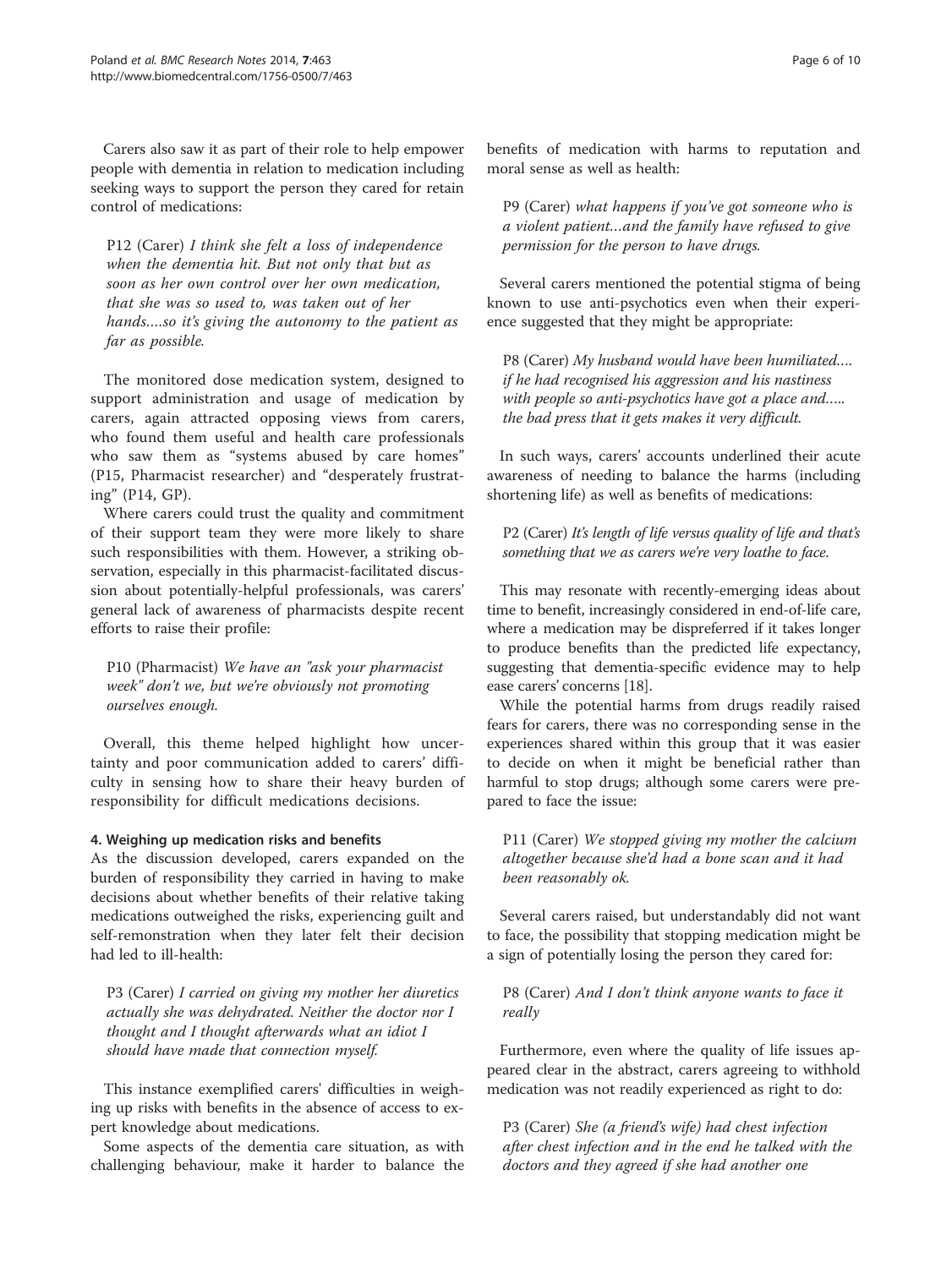because her quality of life was so bad, they wouldn't treat and he rang up after she died and said I don't know whether I can live with the guilt of what I've done you know I've let her die.

Carers used terms such as "drug cocktail" to connote random mixtures without individual benefit, or talked of the "chemical cosh" in damning terms. The administration of sleep medication was an especially challenging decision as promoting sleep for both the person they cared for and allowing the carer more rest, could be seen as administering unnecessary drugs only in their own interests. As P7 (Carer) recounted:

There's also the question of whether the carer requests it or whether this is all unethical. Again it's because the only time I had a drug for my mother was when she wasn't sleeping and therefore I wasn't sleeping so I said she's going to have something to put her out at night.

This raises the challenge of directly counterposing the differing needs of the carer and of the person with dementia, and of who might advocate for the person with dementia in medications administration. Carers provided mutually reinforcing examples of the weight of conflict imposed on them:

## P7 (Carer) My father he wandered and if you don't get any sleep at all you get ragged

Carers were keen to suggest that the need for medicationbased solutions for behavioural issues might lessen, if a supportive relationship with a clinician could be established. P11 (Carer) went on to underline that having more support to reduce their isolation (so "bearing and sharing responsibility") might reduce the need to consider "drugging:"

I had nights I was dealing with her on my own to begin with and I was absolutely worn to a frazzle. If eventually I got the support…you can manage….you should be caring for these people not drugging them up.

## Reflections

This paper has set out an initially carer-led process and outcomes from facilitating carers of people with dementia to identify and prioritise issues for research relating to medications use [[11,12\]](#page-8-0). The methods used drew on carer-professional-academic engagement in a dementiaspecialist clinical study group meeting, planning a focus group of mainly carers, systematically supported to contribute through a facilitated extended workshop from which contributions were thematically analysed [\[17\]](#page-9-0).

The workshop provided rich articulation of the process of developing research. The "thick description" available in detailed stories from carers' personal experiences provided nuanced insights into how they identified challenging emotional, practical, ethical and conceptual issues, described in context, within mutually supportive dialogue. These allowed issues for study and design, to be defined and prioritised. Viewing them holistically helped critically re-appraise those complex health and social care partnerships within which carers needed communication and support to deal with medications management.

The focus group discussion made clear that managing medication in dementia is neither trivial nor emotionally neutral for carers and patients. Furthermore, since this workshop was conducted a recent narrative review identified the complexity of the role and the need for further research [\[19](#page-9-0)]. The depth and range of emotions expressed and the variety of specific dilemmas and decision-making confronted by carers, provided powerful, detailed reasons to carry out research here and pointed to areas of most relevance. The discussions highlighted the need to understand why health care professionals might not spend time listening to patients and carers so as to address their medicationrelated difficulties and concerns. As pharmacist participants noted, while they routinely talk to individuals daily, the workshop confronted them with effects of different ways of eliciting carers' key concerns. This underlined the value of facilitated discussion for better recognising the day-to-day practical difficulties in medication management from carers' perspectives, so as to facilitate more meaningful and constructive carer-health professional communication.

Emergent themes identified the need for clear recognition and sharing of understandings of and communication around medications, particularly as many medications which raise relatively few management problems in people without dementia, confronted dementia carers with a host of practical, emotional and ethical problems, whose resolution requires further research. There was a lack of awareness of potential support, particularly of services available from pharmacies.

This discussion within the workshop also enabled carers to suggest areas for developing interventions to be tested such as information checklists to ease administration and labelling to support carers' decision making. Carers' graphic descriptions of issues which challenged them in managing medication helped indicate features which would be important for carers to be recruited to any studies of interventions [\[12](#page-8-0)]. Within these discussions, the power of shared experience was seen to strengthen the case for identifying as important, specific details to be considered in developing interventions, perhaps balancing the formal weight given to more "objectively evidenced" issues [[20](#page-9-0)].

Bringing health professionals into dialogue with carers in an extended workshop may have brought more perspectives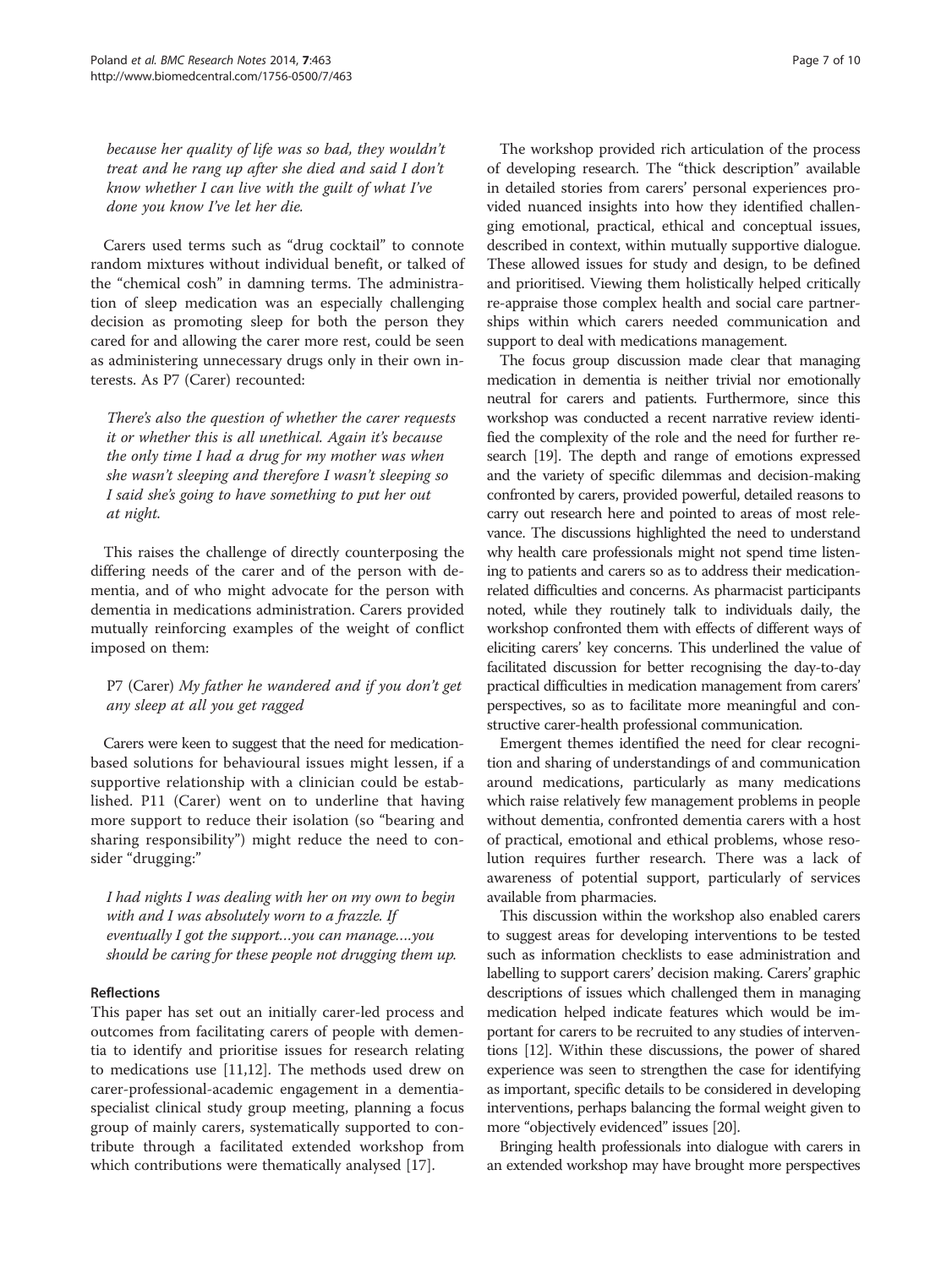to demonstrate the extent of difference in their experience, understanding and weighting of medications issues. However, this may also have brought some potential limitations, now examined.

#### Strengths, limitations and implications for carer involvement

A strength of this examination of the PPI development process was that the workshop allowed lay carer participants space and time to discuss issues important to them, in ways and language comfortable for them, with peers and Alzheimers Society staff with whom they had built a long-term relationship. This also helped dementia researchers and health practitioners to engage in researchrelated dialogues with carers and to see how incorporating carers' perspectives could enhance the quality and significance of research being developed.

The reported thematic outcomes have been treated as part of this development process, posing questions to be explored in future research, but not being claimed to be established research findings. A further strength is the rigour of analysis applied to the examination of carer views expressed in this consultative process, unusual for such exercises. Nonetheless, as this was not a research project in itself it is therefore not reported to COREC standards.

A relative limitation might be that the findings are based on one workshop with a purposive sample within the sampling pool of a single organization albeit with a national membership. As such they may have wider indicative resonance but not generalisability. A further limitation is that whilst via the Alzheimer's Society network both carers and people with dementia were invited to participate only carers attended the event.

Limitations may also have followed from the event's duration. As the day went on and more technical aspects of medications were discussed, far fewer carers seemed to have the energy or interest to engage with mostly health professional-initiated issues. Therefore, only the earlier parts of the workshop, with which carers were more fully engaged, were used in reporting thematic development. An extended workshop may require more responsive and reflexive attention to processes to sustain and empower lay participants' continued engagement and ownership of discursive directions, particularly as the group environment, in addition to being empowering, may inhibit people from discussing certain issues [[15\]](#page-8-0). Constantly reviewing the process with all participants and providing more preparation time and facilitator planning would strengthen carer empowerment, to maximise their potential contribution.

## Conclusions

Carers face many challenges in supporting relatives with dementia as symptoms progress, often alongside multi-

morbidities. Family carers are often confronted with difficulties connected with medications management and lacking appropriate forms of support. Directly involving carers in specifying topics that matter to them, can greatly enhance the relevance and feasibility of research to develop effective interventions. This paper has highlighted ways of supporting carers to articulate their experiences in order to develop meaningful research topics and processes.

A focus group of carers from a "consumer" research network with facilitated shared discussion of issues already identified by them as important and with contributions from interested health professionals was seen to substantially contribute to proposals for researchable topics. While this allowed a more relaxed, lay-oriented discussion, it was also seen to place demands on facilitators to constantly review participants' energies and interests as discussion progressed. Embedding the workshop membership and event within longer term processes and networks for supporting carers' voices in developing research helped prepare carers to take part in this research development process on their own terms while building dementia researchers' and health practitioners' experience of engagement in dialogues to enhance research development.

The problems faced by carers were richly demonstrated and their key priorities for developing interventions were contextualised in their lives and working partnerships with health professionals. The emotional costs, the communications gaps and complex ethical decision-making burdens emerged as issues to be considered as research topics, and should also inform research approaches to be adopted for successfully recruiting and engaging carers and people with dementia in related research. The workshop highlighted the complexity of developing interventions to facilitate effective medication management while helping scope some priorities as feasible and desirable for research. The focus group was primarily set up to ensure that research in medication management in dementia can adequately recognise the importance of carers' roles and responsibilities. The power of the carers' contributions was amply demonstrated in the ground covered, which clearly indicated health professionals' major knowledge and practice gaps and that assumptions that medication management practices in dementia care in the community were working without problems are false.

## Appendix 1

Topic Guide for Workshop - Perspectives of carers on medication management in dementia

- 1. Medication in dementia. Overview
	- What do you think is involved in managing medicines?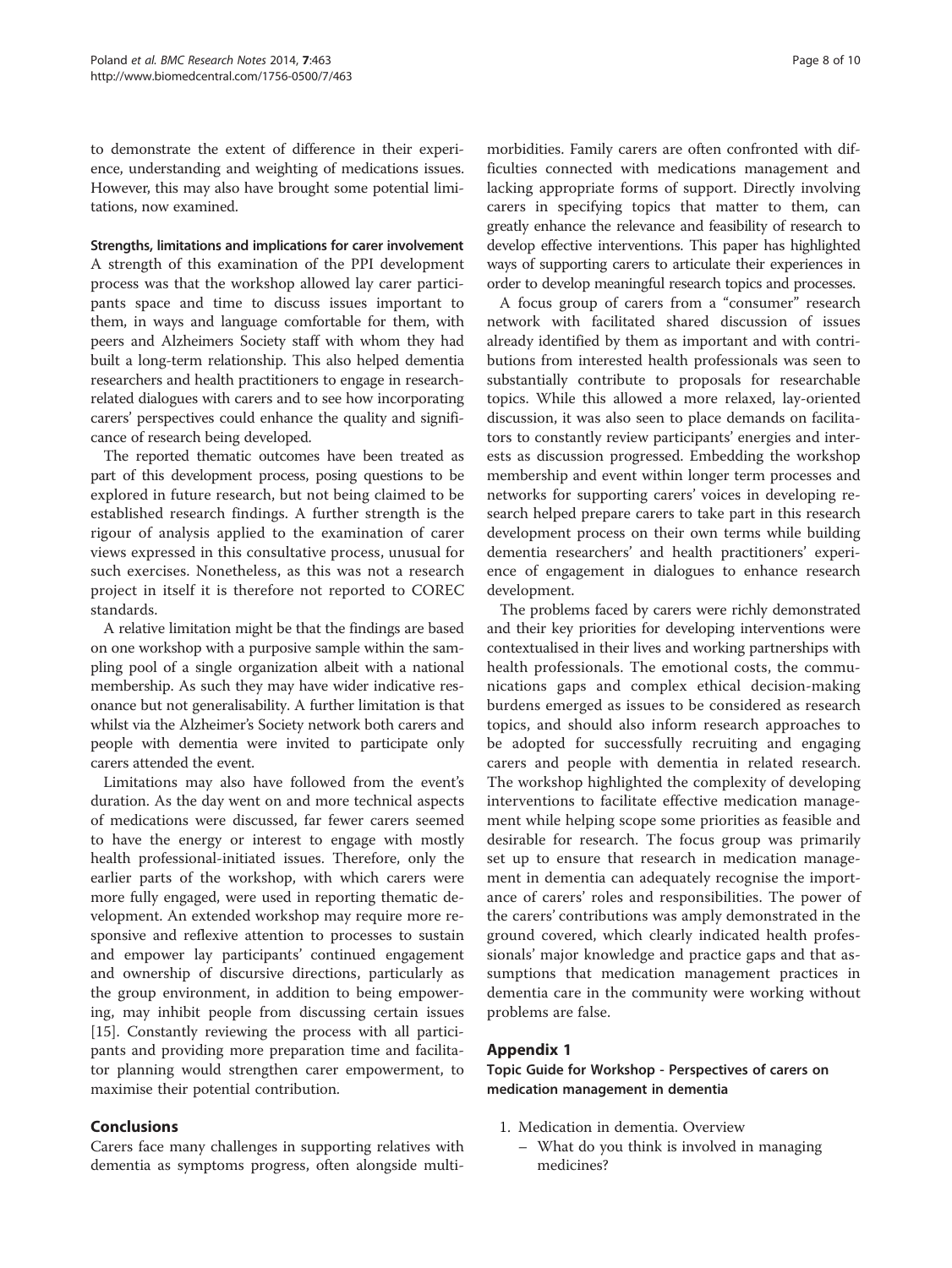- <span id="page-8-0"></span>– [Probe: what sorts of things do people need to do? How easy are these to arrange? Do risks also have to be managed? What sorts of responsibilities are involved? Who takes responsibility?]
- 2. Is it important for you? If yes, why?
	- [Consider] What is the potential impact on the person with dementia?
	- What is the potential impact on the carer e.g. do you find medication management activities relatively easy, or stressful?
- 3. Brainstorming session flip chart to consider the important aspects of medication management.
- 4. Practical aspects of medication management
	- How do you encourage compliance/adherence?
	- How do you decide whether the person in your care for is capable of self-administration, or whether you need to administer the medication?
	- How do you decide whether medication, including as required, is needed?
	- Are there any issues regarding communication with healthcare professionals including confidentiality issues?
	- How easy is it to maintain a continuous supply of medication for the person you care for?
- 5. Need for carers to make clinical-type judgements
	- How do you identify and manage side-effects in the person with dementia?
	- How do you decide whether treatments for cognitive impairment and dementia associated challenging behaviour are working (particularly bearing in mind fluctuations over the course of the day)?
	- Do you have a role in identifying any mistakes e.g. checking that the medication details are correct – particularly for people with dementia transferred between primary and secondary health services?
- 6. Potential interventions to improve medication management in the population
	- What specific problems (or bits of bad practice) regarding medication management pertaining to dementia have you ever encountered?
	- Can you think of any elements of good practice relevant to medication for dementia that could or should be implemented?
	- What possible solutions could you think of to improve medication management in dementia?

#### Competing interests

The authors declare that they have no competing interests.

#### Authors' contributions

IM, FP and SS conceived the project. IM, FP, SS, HP and SM collected the data. FP and SM conducted the data analysis with support from IM, CF, CK and HP. CF, CK and HP provided clinical input. All authors were involved in drafting the manuscript, and read and approved the final manuscript.

#### Acknowledgements

The authors acknowledge support from DeNDRoN and the AS, particularly the carers from the AS, who contributed to the workshop.

#### Author details

<sup>1</sup>Social Research Methodology, School of Rehabilitation Services, University of East Anglia, Norwich Research Park, NR4 7TJ Norwich, UK. <sup>2</sup>NHS Anglia CSU (Commissioning Support Unit), Lakeside 400, Old Chapel Way, Broadland Business Park, NR7 0WG Norwich, UK.<sup>3</sup> Allergy and Respiratory Research Group, Centre for Population Health Sciences, University of Edinburgh. Doorway 3, Medical School, Teviot Place, EH8 9AG Edinburgh, UK. <sup>4</sup>Division of Psychiatry, University College London, Gower Street, WC1E 6BT London, UK. <sup>5</sup>Alzheimer's Society, Devon House, 58 St Katharine's Way, E1W 1LB London, UK. <sup>6</sup>Psychiatry, Medical School, University of East Anglia, Norwich Research Park, NR4 7TJ Norwich, UK. <sup>7</sup>Pharmacy, Medicines and Devices in Ageing Cluster Lead, Aston Research Centre for Healthy Ageing (ARCHA), School of Life and Health Sciences, Aston University, B4 7ET Aston Triangle, UK.

#### Received: 6 June 2014 Accepted: 8 July 2014 Published: 21 July 2014

#### References

- 1. Alzheimers Disease International: World Alzheimer Report 2009. Available on: [www.alz.co.uk/research/files/WorldAlzheimerReport.pdf](http://www.alz.co.uk/research/files/WorldAlzheimerReport.pdf) (Accessed 1 March 2013).
- 2. Department of Health: Living well with dementia: a national dementia strategy. London: The Stationary Office; 2009. Available on [https://www.gov.](https://www.gov.uk/government/publications/living-well-with-dementia-a-national-dementia-strategy) [uk/government/publications/living-well-with-dementia-a-national-dementia](https://www.gov.uk/government/publications/living-well-with-dementia-a-national-dementia-strategy)[strategy](https://www.gov.uk/government/publications/living-well-with-dementia-a-national-dementia-strategy) (accessed 6 January 2014).
- 3. Schubert CC, Boustani M, Callahan CM, Perkins AJ, Carney CP, Fox C, Unverzagt F, Hui S, Hendrie HC: Comorbidity profile of dementia patients in primary care: are they sicker? J Am Geriatr Soc 2006, 54:104-109.
- 4. Pirmohamed M, James S, Meakin S, Green C, Scott AK, Walley TJ, Farrar K, Kevin Park B, Breckenridge AM: Adverse drug reactions as cause of admission to hospital: prospective analysis of 18 820 patients. BMJ 2004, 329:15–19.
- 5. Gomez-Pavon J, Gonzalez Garcia P, Frances Roman I, Gómez-Pavón J, González García P, Francés Román I, Vidán Astiz M, Gutiérrez Rodríguez J, Jiménez Díaz G, Montero Fernández NP, Alvarez Fernández B, Jiménez Páez JM: Recommendations for the prevention of adverse drug reactions in older adults with dementia. Revista espanola de geriatria y gerontologia 2010, 45:89–96.
- 6. Maidment ID, Haw C, Stubbs J, Fox C, Katona C, Franklin BD: Medication errors in older people with mental health problems: a review. Int J Geriatr Psychiatry 2008, 23:564–573.
- Kikkert MJ, Schene AH, Koeter MW, Robson D, Born A, Helm H, Nose M, Goss C, Thornicroft G, Gray RJ: Medication adherence in schizophrenia: exploring patients', carers' and professionals' views. Schizophr Bull 2006, 32:786–794.
- 8. National Institute of Health: Getting involved at NIH. Maryland: National of Institute of Health; 2005. Available on: [http://getinvolved.nih.gov/](http://getinvolved.nih.gov/public_participation.asp) [public\\_participation.asp](http://getinvolved.nih.gov/public_participation.asp) (accessed 22 December 2013).
- 9. Department of Health: Research what's in it for consumers? Report of the Standing Advisory Committee on Consumer Involvement in the NHS R&D Programme. London: The Stationary Office; 1998.
- 10. Coulter A, McGee H: The European Patient of the Future. Maidenhead: Open University Press; 2003.
- 11. Department of Health: Best Research for Best Health: a new National Health Research Strategy. London: The Stationary Office; 2006.
- 12. Staniszewska S, Jones N, Newburn M, Marshall S: User involvement in the development of a research bid: barriers, enablers and impacts. Health Expect 2007, 10:173–183.
- 13. Alzheimers Society: Volunteering for research into dementia. Alzehimers Society website; 2010. Available on: [http://www.alzheimers.org.uk/site/scripts/](http://www.alzheimers.org.uk/site/scripts/documents_info.php?documentID=151) [documents\\_info.php?documentID=151](http://www.alzheimers.org.uk/site/scripts/documents_info.php?documentID=151) (accessed 18 September 2013).
- 14. Kitzinger J: Qualitative research: introducing focus groups. BMJ 1995, 311:299–302.
- 15. Kitzinger J: The methodology of focus groups: the importance of interaction between research participants. Social Health Illness 1994, 16:103–121.